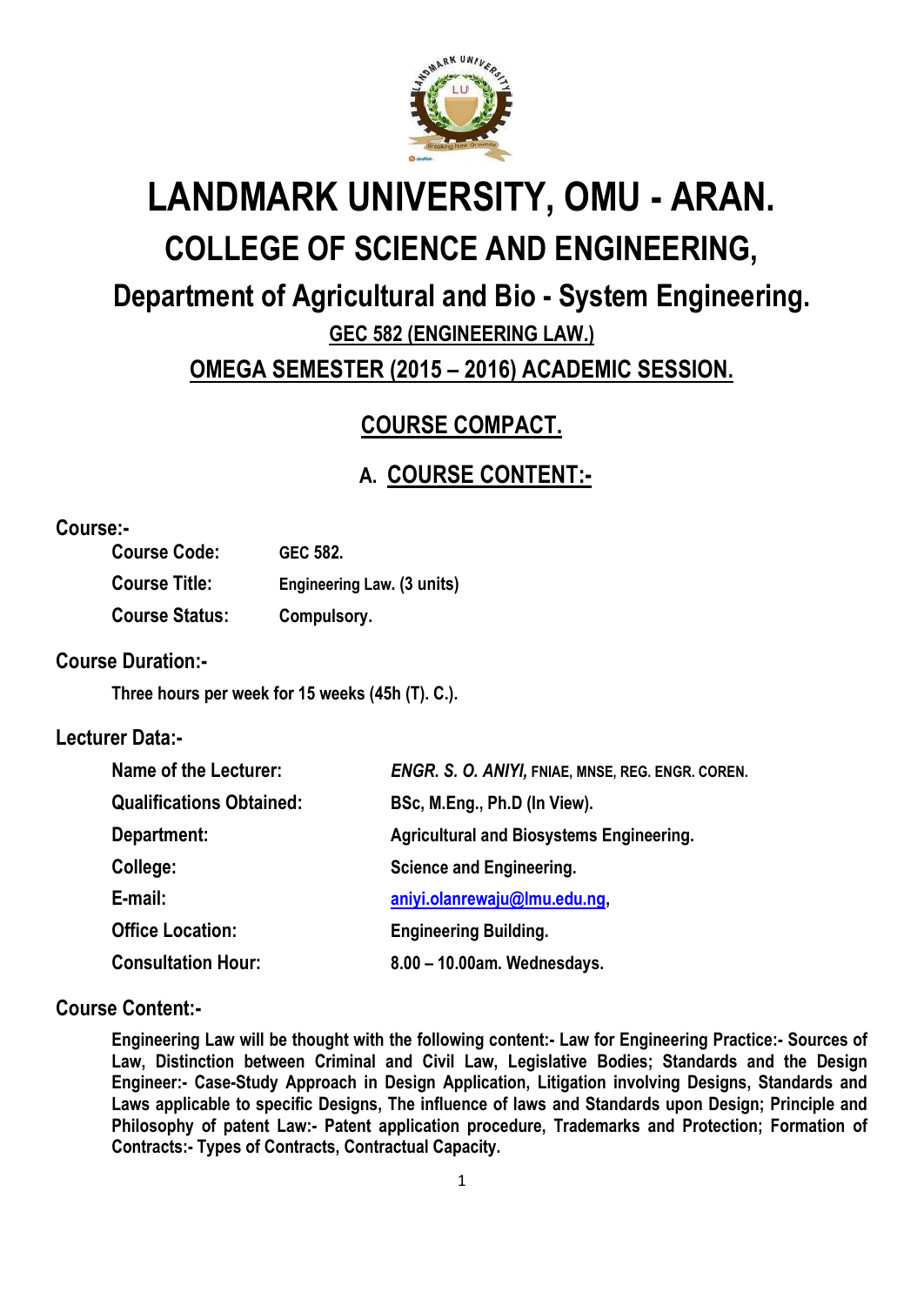#### **Course Description:-**

**Engineering law (or law in engineering) is the [empirical](http://en.wikipedia.org/wiki/Empirical) study of the application of [laws](http://en.wikipedia.org/wiki/Laws) and legal [strategy](http://en.wikipedia.org/wiki/Strategy) in [engineering.](http://en.wikipedia.org/wiki/Engineering) Applied law aims to explain how [law](http://en.wikipedia.org/wiki/Law) interacts with [industry.](http://en.wikipedia.org/wiki/Industry) The curren[t school](http://en.wikipedia.org/wiki/School_of_thought) [of thought](http://en.wikipedia.org/wiki/School_of_thought) within the academic community of [lawyers](http://en.wikipedia.org/wiki/Lawyers) and [engineers](http://en.wikipedia.org/wiki/Engineers) is the [pragmatic](http://en.wiktionary.org/wiki/pragmatic) [paradigm.](http://en.wikipedia.org/wiki/Paradigm) Pragmatic application of [laws](http://en.wikipedia.org/wiki/Laws) in Engineering means the [empirical](http://en.wikipedia.org/wiki/Empirical) study of how a [corporate](http://en.wikipedia.org/wiki/Corporate) legal framework should be adopted in Engineering.**

#### **Course Justification:-**

**Engineering Law provides soon-to-be engineers with an introductory understanding of the legal framework under which they will work. That is, all engineering is performed under the constraints imposed by our society's laws and must take those laws into account.**

**Law is a [social science](http://en.wikipedia.org/wiki/Social_science) and a [system](http://en.wikipedia.org/wiki/System) of rules that are [enforced through social institutions](http://en.wikipedia.org/wiki/Law_enforcement) to govern behaviour. Laws can be made by legislatures through legislation (resulting in [statutes\)](http://en.wikipedia.org/wiki/Statute), the executive through [decrees](http://en.wikipedia.org/wiki/Decree) and [regulations,](http://en.wikipedia.org/wiki/Regulation) or judges through binding [precedent](http://en.wikipedia.org/wiki/Precedent) (normally in [common](http://en.wikipedia.org/wiki/Common_law) law jurisdictions). Private individuals can create legally binding [contracts,](http://en.wikipedia.org/wiki/Contract) including (in some jurisdictions) arbitration agreements that may elect to accept alternative arbitration to the normal court process. The formation of laws themselves may be influenced by a [constitution](http://en.wikipedia.org/wiki/Constitution) (written or unwritten) and the [rights](http://en.wikipedia.org/wiki/Rights) encoded therein. The law shapes [politics,](http://en.wikipedia.org/wiki/Politics) [economics,](http://en.wikipedia.org/wiki/Economics) [history](http://en.wikipedia.org/wiki/History) and [society](http://en.wikipedia.org/wiki/Society) in various ways and serves as a mediator of relations between [people.](http://en.wikipedia.org/wiki/People)**

#### **Course Objectives:-**

**This course has been designed with the following objectives:-**

- **Give students a greater understanding of their and their Profession's position relative to the Engineering law so that they can act and talk more intelligently on the subject and be a better asset for their Profession.**
- **Highlight a few areas that often trip up people in Engineering Profession so that students can avoid the pitfalls or raise a concern if their Profession seems like it might have some exposure.**
- **Help students know when their Profession has a potential or actual legal problem.**

#### **Course Requirement:-**

**The Course requirement shall consist of Continuous Assessment (C.A): {Test (Unannounced), Assignment and Mid – Semester Examination} and end of Semester Examination. The Method of Grading is as shown below.**

#### **Method of Grading.**

| S/N | <b>GRADING CRITERIAL</b>           | SCORES (%) |
|-----|------------------------------------|------------|
|     | <b>TEST (UNANNOUNCED)</b>          | 10         |
| 2   | <b>ASSIGNMENTS</b>                 | 5          |
| 3   | <b>MID - SEMESTER EXAMINATION</b>  | 15         |
|     | <b>END OF SEMESTER EXAMINATION</b> | 70         |
|     | <b>TOTAL</b>                       | 100        |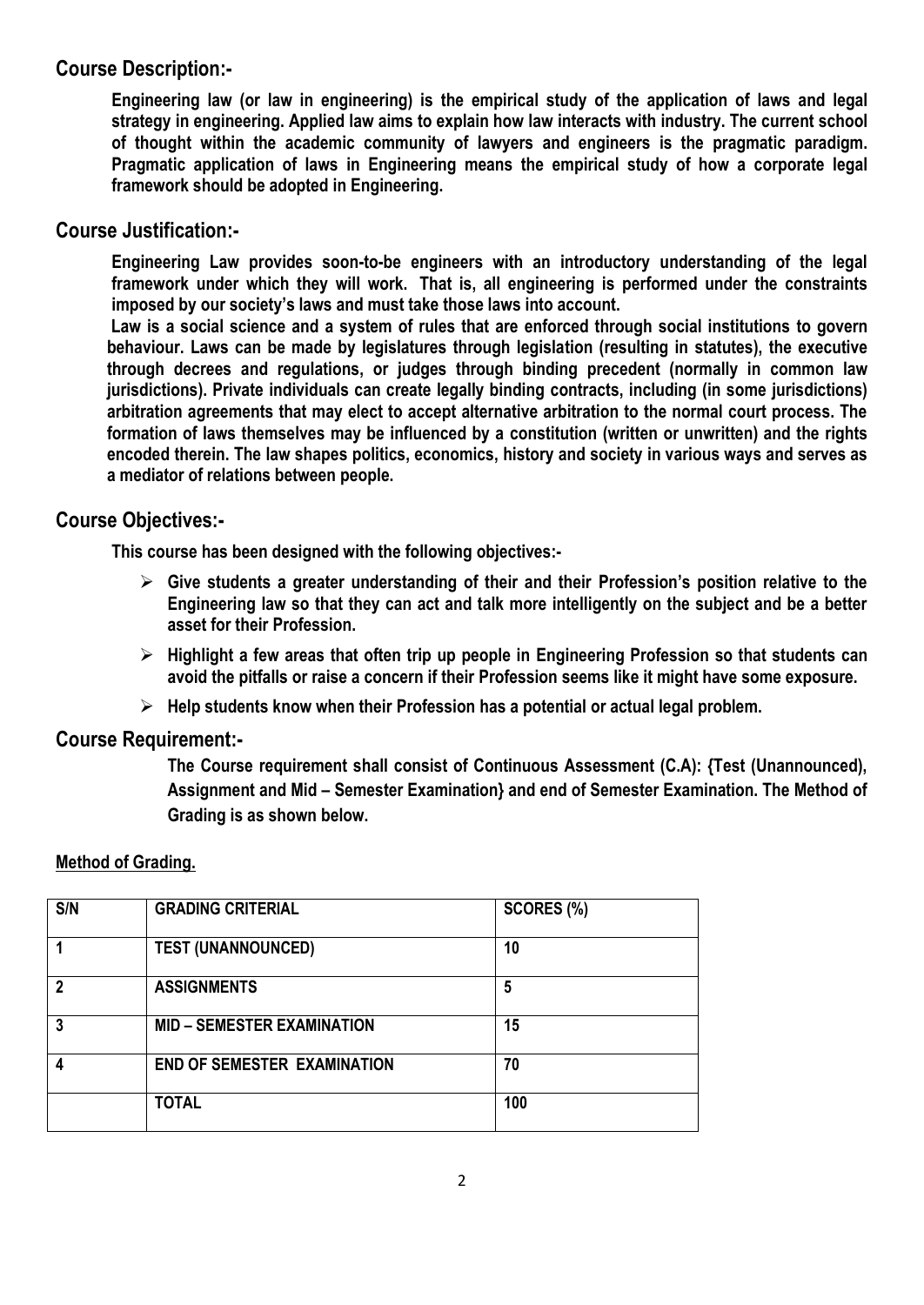**The following Ground rules and Regulations also form part of the Course Requirement:**

- **1. Students must attend classes regularly and punctually.**
- **2. Students must show evidence of reading (studying) at the beginning of each class.**
- **3. Only students who satisfy 70% class attendance requirement will sit for end of Semester Examination.**
- **4. No Lateness to Classes (For Two Hours Lecture, the Door will be Closed after the first 30 Minutes and for One Hour Lecture, the Door will be Closed after the first 15 Minutes).**
- **5. No Baboon talking in the Class.**

#### **Course Delivery Strategies:-**

- **1. Expository or Lecture method, relating topics to everyday events.**
- **2. Activity (Case Studies) based approach, supported with group interactive discussion.**

# **B. LECTURER CONTENT:-**

**The Course outline is to spread across the weeks in Omega Semester as highlighted below:-**

## **WEEK 1 (7 th – 11th March. 2016).**

**RESUMPTION, REGISTRATION AND SETTLING DOWN OF STUDENTS.**

**WEEK 2 (14th – 18th March. 2016).**

**Law for Engineering Practice - Sources of Law; Distinction between Criminal and Civil Law.**

**WEEK 3 (21st - 25th March. 2016).**

**Law for Engineering Practice - Legislative Bodies.**

**WEEK 4 (28th March – 1 st April. 2016).**

 **Standards and the Design Engineer - Litigation involving Designs; Case-Study Approach in Design Application.**

**WEEK 5 (4 th – 8 th April. 2016).**

 **Standards and the Design Engineer - Standards and Laws applicable to specific Designs; The influence of laws and Standards upon Design.**

**WEEK 6 (11th – 15th April. 2016.**

**Principle and Philosophy of patent Law - Patent application procedure.**

**WEEK 7 (18th – 22nd April. 2016).**

**Principle and Philosophy of patent Law - Patent application procedure.**

**WEEK 8 (25th – 29th April. 2016).**

**Principle and Philosophy of patent Law – Trademarks; Protection.**

**WEEK 9 (2 nd – 6 th May. 2016).**

**MID – SEMESTER EXAMINATION.**